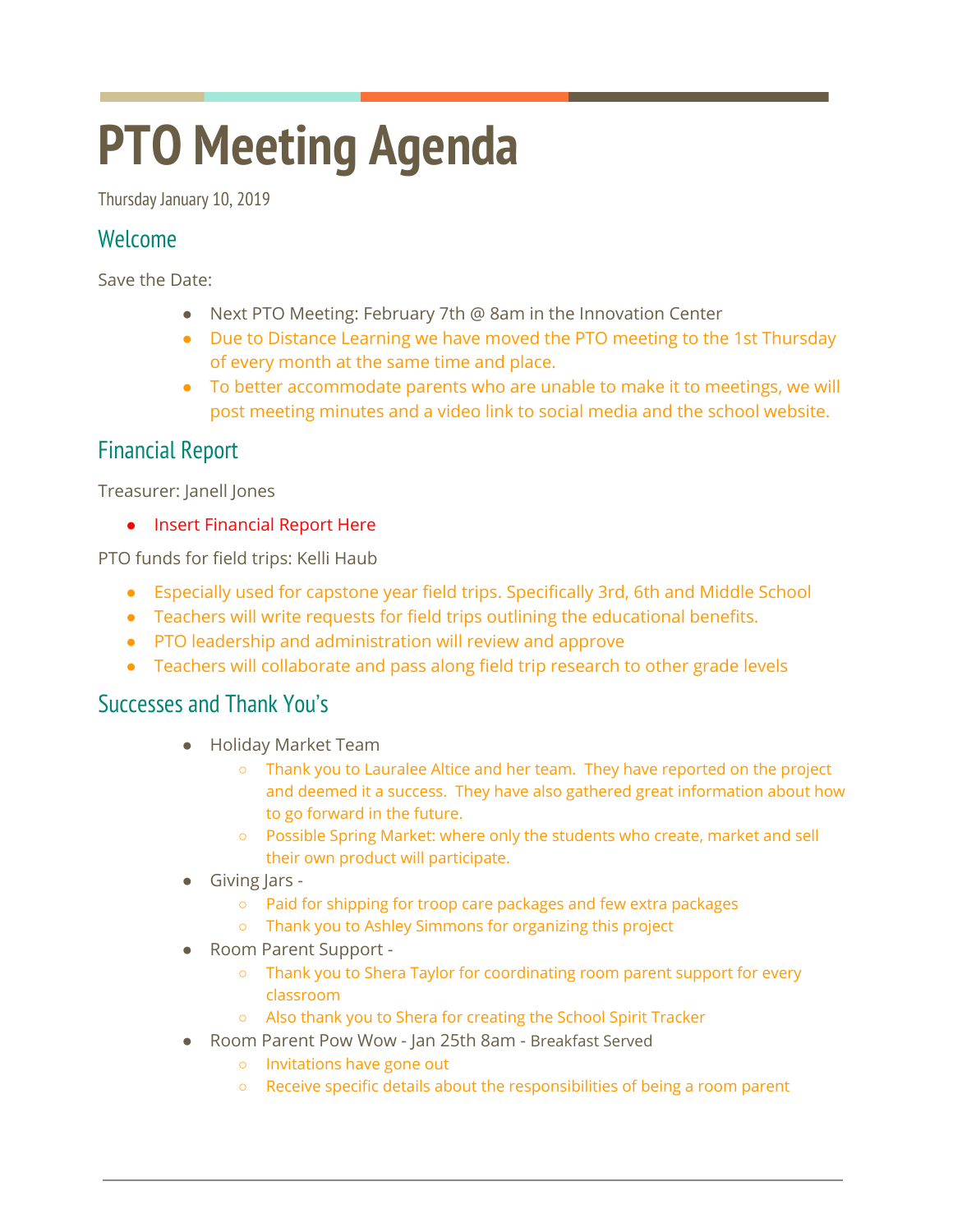- Advertising A-Frame Board
	- Donated by Kiersten and Sheehan Thomas
	- Will be used in the dropoff and pick up line for school announcements

# Book Fair

Committee Chair: Kiersten Thomas

- Read-a-thon Program
	- Jan. 7th-21st
		- To coincide with the read-a-thon program Upper El will be having a DEAR day on Jan. 18th. (Drop Everything and Read day)
	- All pledges must be turned in no later than Jan. 30th
- Start Date for the Book fair
	- Feb. 5th-7th
	- There will be a teacher wish list at book fair where students can gift books to their teacher and classroom
	- There will also be ways to win free prizes at the bookfair
- Will need PTO support to run the bookfair
	- Heidi Brown, Rachel Connett, Lauralee Altice, Natalie Ensign, Shera Taylor, Janell Jones

# School Spirit Tracking and Experiences

Committee Chair: Aimee Francom

- First Spirit Experience end of January
	- Potentially the 3rd week of the Jan.
- Mountain Man as our first guest
	- Waiting on confirmation from guest and then the official date will be announced

# **Communication**

- **Social Media consolidation in the works** 
	- The IEA PTO will now only make official posts to the main IEA facebook page, the Ignite Families page and Instagram
	- Announcement will be made via email and social media posts
- **Handwritten invitations from kids** 
	- Example: for the monthly Parent Night (with different themes each month) the students will deliver a handmade invitation home to parents as way of emphasizing the importance of the event
- A-Frame Board
	- utilize students to make signs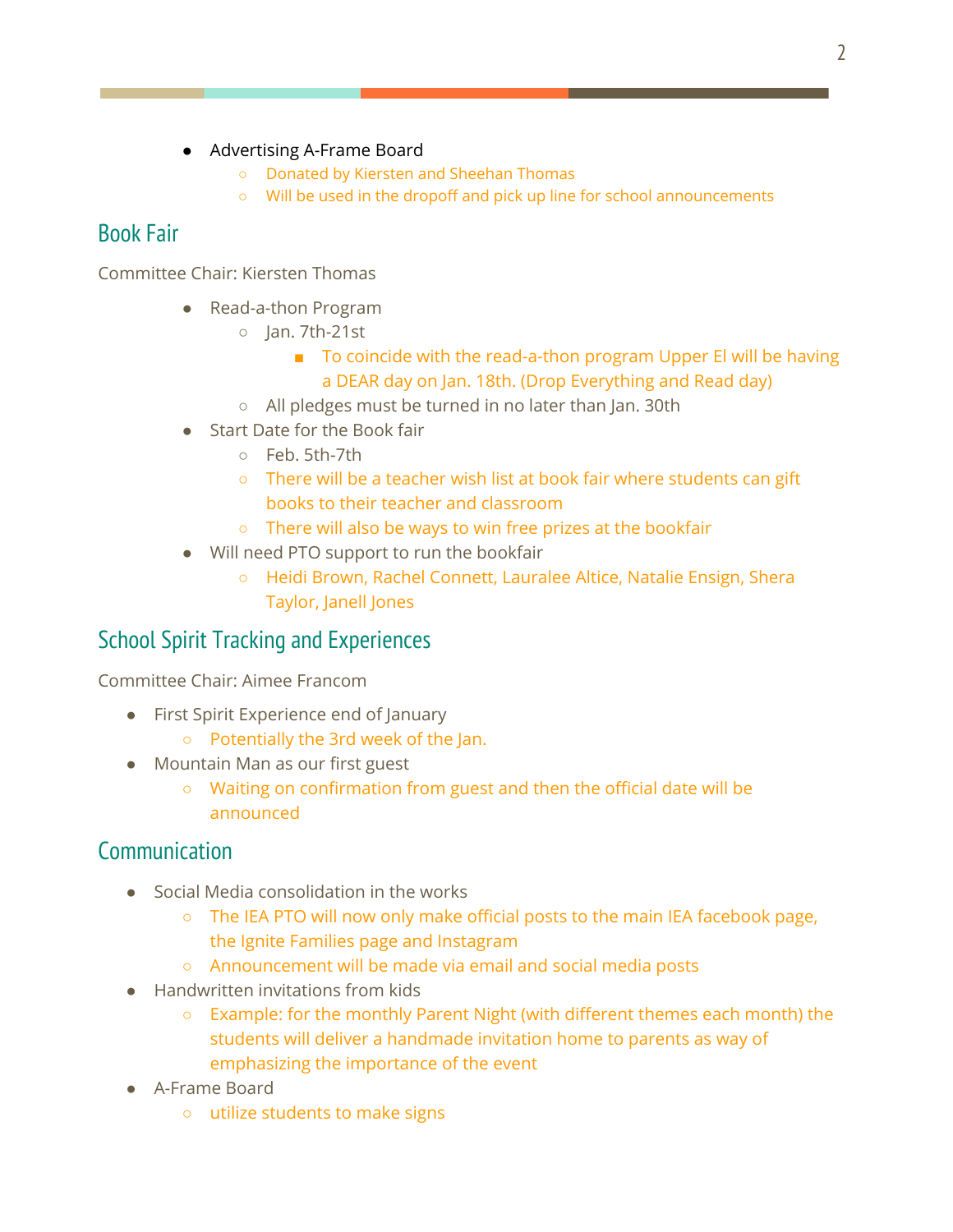● Ideas of what we can do better?

# Christmas Market

Committee Chair: Lauralee Altice

- Quick Report
	- The market was a success and much was learned about how to move forward with this particular activity.
	- If you are interested in more details reach out to Kelli Haub at [Kahaub@gmail.com](mailto:Kahaub@gmail.com)

#### PTO Assignments

- Supplies needed for classroom to support project based learning
	- This will be handled primarily by the classroom room parents
	- Kelli Haub to get a list of materials needed from teachers
	- Consumable materials are needed and will be used in hands on learning projects
	- Watch for more info coming from your individual classrooms
- Recess Supervision Needed 11:30-12:30 each day
	- **○ RESEND the sign up genius for playground volunteers**
	- Sadly small children CANNOT come w/volunteers
	- Point of clarification: There will always be a paid IEA employee on the playground at all times during the time volunteers are needed.
	- Volunteers will never be asked to supervise alone.
- **Book Fair** 
	- The PTO's only assignment for the Bookfair is to cashier
	- Watch for signup genius for available time slots
- Overnight field trip coordinator
	- Looking for a couple of parents to research and help coordinate the logistics of overnight field trips.
- Positions for next year
	- At each PTO meeting we will display the different PTO positions that we need to fill for next year. Which is currently all of them. Please consider serving at your student's school by serving with the PTO. It is just one more way to become a very informed parent.

#### Follow-ups From Past Meetings

- Heidi Long to add volunteer tab on the school website
	- Follow up with Heidi to add volunteer opportunities to school website
- Jeff Jensen to update school address on Google Maps
	- Thank you Jeff for updating IEA's address on Google Maps